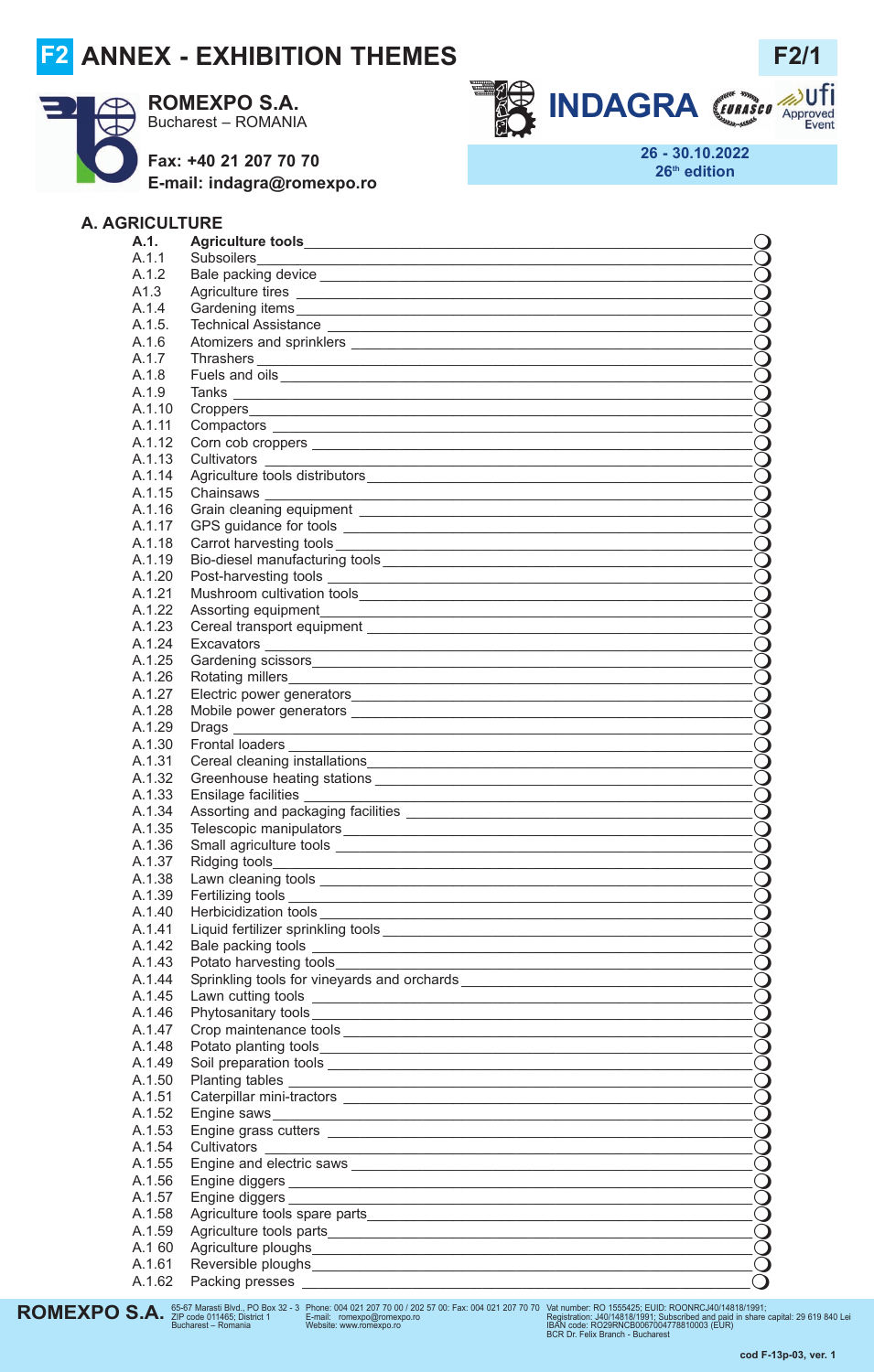| A.1.63 | Tows                                                                                                                                                                                                                                 |            |
|--------|--------------------------------------------------------------------------------------------------------------------------------------------------------------------------------------------------------------------------------------|------------|
| A.1.64 |                                                                                                                                                                                                                                      |            |
| A.1.65 |                                                                                                                                                                                                                                      |            |
| A.1.66 |                                                                                                                                                                                                                                      |            |
|        |                                                                                                                                                                                                                                      |            |
| A.1.67 |                                                                                                                                                                                                                                      |            |
| A.1.68 | Seeders<br><u> 1989 - Andrea Albert III, martin a bh</u>                                                                                                                                                                             |            |
| A.1.69 |                                                                                                                                                                                                                                      |            |
| A.1.70 |                                                                                                                                                                                                                                      | $\bigcirc$ |
| A.1.71 | Roughage grinders experience and the contract of the contract of the contract of the contract of the contract of                                                                                                                     | $\bigcirc$ |
| A.1.72 |                                                                                                                                                                                                                                      |            |
|        |                                                                                                                                                                                                                                      |            |
| A.1.73 |                                                                                                                                                                                                                                      | $\bigcirc$ |
| A.1.74 |                                                                                                                                                                                                                                      |            |
| A.1.75 | Forestry tractors <b>substantial control of the set of the set of the set of the set of the set of the set of the set of the set of the set of the set of the set of the set of the set of the set of the set of the set of the </b> |            |
| A.1.76 |                                                                                                                                                                                                                                      | $\bigcirc$ |
| A.1.77 |                                                                                                                                                                                                                                      |            |
| A.1.78 |                                                                                                                                                                                                                                      |            |
|        |                                                                                                                                                                                                                                      |            |
| A.1.79 |                                                                                                                                                                                                                                      |            |
| A.1.80 |                                                                                                                                                                                                                                      |            |
| A.1.81 |                                                                                                                                                                                                                                      | $\bigcirc$ |
| A.1.82 |                                                                                                                                                                                                                                      | $\bigcirc$ |
| A.1.83 |                                                                                                                                                                                                                                      |            |
| A.1.84 | Mobile driers                                                                                                                                                                                                                        | $\bigcirc$ |
|        |                                                                                                                                                                                                                                      |            |
| A.1.85 |                                                                                                                                                                                                                                      | $\bigcirc$ |
| A.1.86 |                                                                                                                                                                                                                                      |            |
| A.1.87 | Soil working tools ________<br><u> 1989 - Johann Stoff, amerikansk politiker (d. 1989)</u>                                                                                                                                           | $\bigcirc$ |
| A.1.88 |                                                                                                                                                                                                                                      | $\bigcirc$ |
| A.1.89 |                                                                                                                                                                                                                                      |            |
| A.1.90 |                                                                                                                                                                                                                                      |            |
|        |                                                                                                                                                                                                                                      |            |
| A.1.91 |                                                                                                                                                                                                                                      |            |
| A.1.92 | Vibrocultors <u>_______________________</u>                                                                                                                                                                                          |            |
|        |                                                                                                                                                                                                                                      |            |
| A.2    | <b>Irrigation and equipment</b>                                                                                                                                                                                                      |            |
| A.2.1  | Irrigation accessories                                                                                                                                                                                                               |            |
|        |                                                                                                                                                                                                                                      |            |
| A.2.2  | Pumping aggregates                                                                                                                                                                                                                   |            |
| A.2.3  |                                                                                                                                                                                                                                      |            |
| A.2.4  | Draining                                                                                                                                                                                                                             |            |
| A.2.5  |                                                                                                                                                                                                                                      |            |
| A.2.6  |                                                                                                                                                                                                                                      |            |
| A.2.7  |                                                                                                                                                                                                                                      | $\bigcirc$ |
|        |                                                                                                                                                                                                                                      |            |
| A.2.8  |                                                                                                                                                                                                                                      | $\bigcirc$ |
| A.2.9  |                                                                                                                                                                                                                                      | $\bigcirc$ |
| A.2.10 |                                                                                                                                                                                                                                      | $\bigcirc$ |
| A.2.11 |                                                                                                                                                                                                                                      |            |
| A.2.13 |                                                                                                                                                                                                                                      | $\bigcirc$ |
| A.2.14 |                                                                                                                                                                                                                                      | $\bigcirc$ |
| A.2.15 |                                                                                                                                                                                                                                      |            |
|        | <b>Controllers</b><br><u> 1989 - Johann Stoff, die staatskriuw fan de Amerikaansk kommunister († 1908)</u>                                                                                                                           | $\bigcap$  |
| A.2.16 |                                                                                                                                                                                                                                      | $\bigcirc$ |
| A.2.17 |                                                                                                                                                                                                                                      | $\bigcup$  |
| A.2.18 |                                                                                                                                                                                                                                      |            |
| A.2.19 |                                                                                                                                                                                                                                      | $\bigcirc$ |
| A.2.20 |                                                                                                                                                                                                                                      | $\bigcirc$ |
| A.2.21 |                                                                                                                                                                                                                                      |            |
|        |                                                                                                                                                                                                                                      | $\bigcirc$ |
| A.2.22 | Electro-valves                                                                                                                                                                                                                       | $\bigcirc$ |
| A.2.23 |                                                                                                                                                                                                                                      | $\bigcirc$ |
| A.2.24 |                                                                                                                                                                                                                                      |            |
| A.2.25 |                                                                                                                                                                                                                                      |            |
| A.2.26 |                                                                                                                                                                                                                                      |            |
| A.2.27 |                                                                                                                                                                                                                                      |            |
|        |                                                                                                                                                                                                                                      | $\bigcirc$ |
| A.2.28 |                                                                                                                                                                                                                                      | $\bigcirc$ |
| A.2.29 |                                                                                                                                                                                                                                      |            |
| A.2.30 |                                                                                                                                                                                                                                      | $\bigcirc$ |
| A.2.31 | Micro-sprinklers <b>Microsoft Community</b> and Community and Community and Community and Community and Community and Community and Community and Community and Community and Community and Community and Community and Community a  | $\bigcirc$ |
| A.2.32 |                                                                                                                                                                                                                                      |            |
|        |                                                                                                                                                                                                                                      |            |
| A.2.33 |                                                                                                                                                                                                                                      | $\bigcirc$ |
| A.2.34 |                                                                                                                                                                                                                                      |            |
| A.2.35 |                                                                                                                                                                                                                                      |            |
| A.2.36 |                                                                                                                                                                                                                                      |            |
| A.2.37 |                                                                                                                                                                                                                                      |            |
| A.2.38 | Electric programmers experience and the contract of the contract of the contract of the contract of the contract of the contract of the contract of the contract of the contract of the contract of the contract of the contra       |            |
|        |                                                                                                                                                                                                                                      |            |
| A.2.39 |                                                                                                                                                                                                                                      |            |
| A.2.40 | Sprinkling rails ___                                                                                                                                                                                                                 |            |

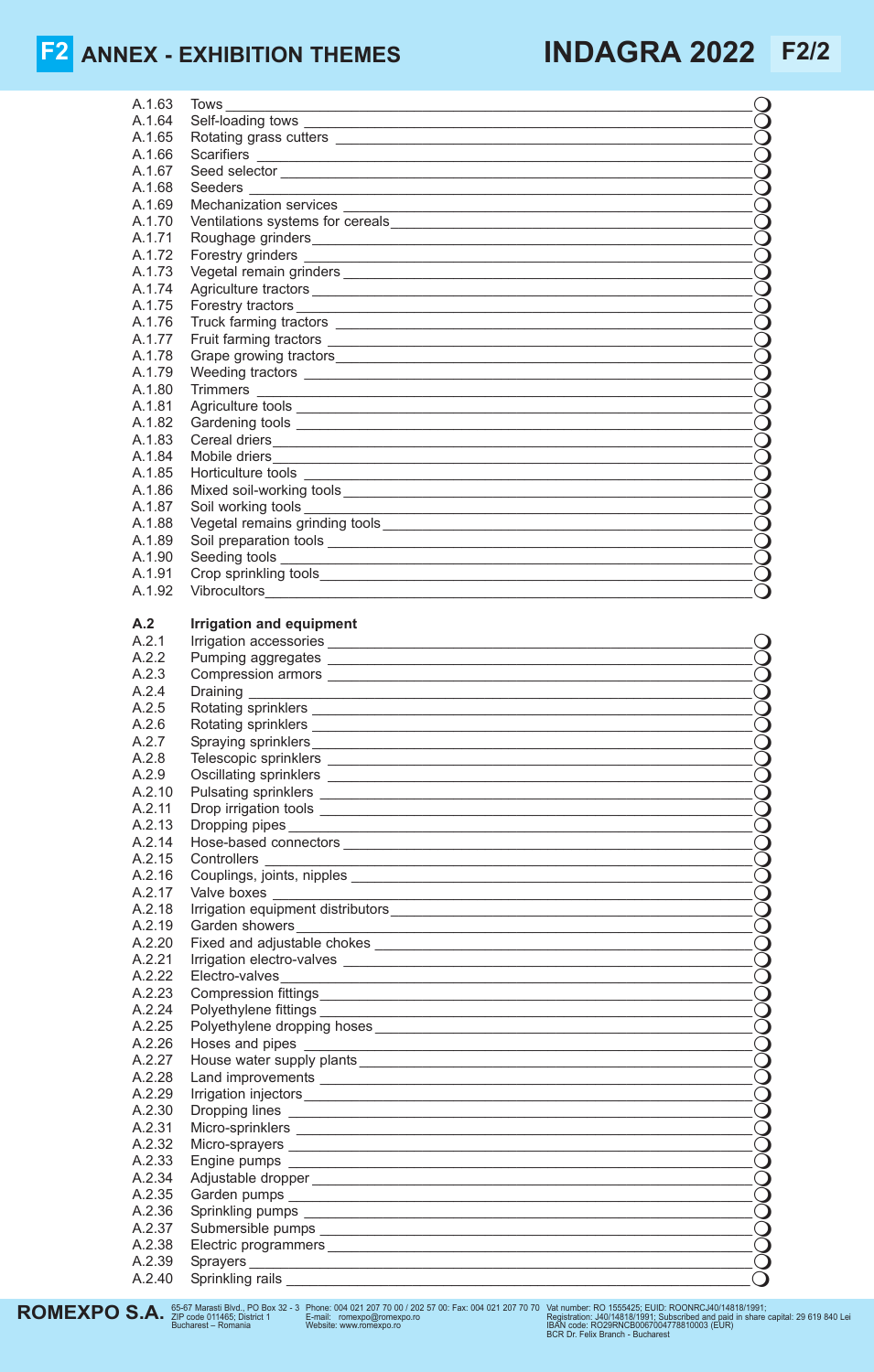| A.2.41          |                                                                                                                                                                                                                                      |  |
|-----------------|--------------------------------------------------------------------------------------------------------------------------------------------------------------------------------------------------------------------------------------|--|
|                 | Taps                                                                                                                                                                                                                                 |  |
|                 |                                                                                                                                                                                                                                      |  |
| A.2.42          |                                                                                                                                                                                                                                      |  |
| A.2.43          |                                                                                                                                                                                                                                      |  |
| A.2.44          | Window box irrigation systems                                                                                                                                                                                                        |  |
| A.2.45          |                                                                                                                                                                                                                                      |  |
| A.2.46          |                                                                                                                                                                                                                                      |  |
|                 |                                                                                                                                                                                                                                      |  |
| A.2.47          |                                                                                                                                                                                                                                      |  |
| A.2.48          |                                                                                                                                                                                                                                      |  |
| A.2.49          |                                                                                                                                                                                                                                      |  |
| A.2.50          |                                                                                                                                                                                                                                      |  |
|                 |                                                                                                                                                                                                                                      |  |
| A.2.51          |                                                                                                                                                                                                                                      |  |
| A.2.52          |                                                                                                                                                                                                                                      |  |
| A.2.53          |                                                                                                                                                                                                                                      |  |
| A.2.54          | Watering cans                                                                                                                                                                                                                        |  |
| A.2.55          |                                                                                                                                                                                                                                      |  |
|                 |                                                                                                                                                                                                                                      |  |
| A.2.56          |                                                                                                                                                                                                                                      |  |
| A.2.57          |                                                                                                                                                                                                                                      |  |
| A.2.58          |                                                                                                                                                                                                                                      |  |
|                 |                                                                                                                                                                                                                                      |  |
|                 |                                                                                                                                                                                                                                      |  |
| A.3             | <b>Transport in agriculture</b>                                                                                                                                                                                                      |  |
| A.3.1           |                                                                                                                                                                                                                                      |  |
| A.3.2           |                                                                                                                                                                                                                                      |  |
| A.3.3           | <b>Elevators</b>                                                                                                                                                                                                                     |  |
| A.3.4           |                                                                                                                                                                                                                                      |  |
|                 |                                                                                                                                                                                                                                      |  |
| A.3.5           |                                                                                                                                                                                                                                      |  |
| A.3.6           |                                                                                                                                                                                                                                      |  |
| A.3.7           |                                                                                                                                                                                                                                      |  |
| A.3.8           |                                                                                                                                                                                                                                      |  |
|                 |                                                                                                                                                                                                                                      |  |
| A.3.9           |                                                                                                                                                                                                                                      |  |
| A.3.10          |                                                                                                                                                                                                                                      |  |
| A.3.11          |                                                                                                                                                                                                                                      |  |
| A.3.12          | Bid transport                                                                                                                                                                                                                        |  |
| A.3.13          |                                                                                                                                                                                                                                      |  |
|                 | Living fish transport ________________________                                                                                                                                                                                       |  |
| A.3.14          | Cereal transporters                                                                                                                                                                                                                  |  |
|                 |                                                                                                                                                                                                                                      |  |
| A.4             | <b>Agriculture fertilizers</b>                                                                                                                                                                                                       |  |
|                 |                                                                                                                                                                                                                                      |  |
|                 |                                                                                                                                                                                                                                      |  |
| A.4.1           |                                                                                                                                                                                                                                      |  |
| A.4.2           |                                                                                                                                                                                                                                      |  |
| A.4.3           |                                                                                                                                                                                                                                      |  |
| A.4.4           |                                                                                                                                                                                                                                      |  |
|                 |                                                                                                                                                                                                                                      |  |
| A.4.5           | Tools for harmful animals combat                                                                                                                                                                                                     |  |
| A.4.6           |                                                                                                                                                                                                                                      |  |
| A.4.7           |                                                                                                                                                                                                                                      |  |
| A.4.8           |                                                                                                                                                                                                                                      |  |
|                 |                                                                                                                                                                                                                                      |  |
| A.4.9           |                                                                                                                                                                                                                                      |  |
| A.4.10          |                                                                                                                                                                                                                                      |  |
| A.4.11          |                                                                                                                                                                                                                                      |  |
| A.4.12          |                                                                                                                                                                                                                                      |  |
| A.4.13          |                                                                                                                                                                                                                                      |  |
| A.4.14          |                                                                                                                                                                                                                                      |  |
|                 |                                                                                                                                                                                                                                      |  |
| A.4.15          |                                                                                                                                                                                                                                      |  |
| A.4.16          |                                                                                                                                                                                                                                      |  |
| A.4.17          |                                                                                                                                                                                                                                      |  |
| A.4.18          |                                                                                                                                                                                                                                      |  |
|                 |                                                                                                                                                                                                                                      |  |
| A.4.19          |                                                                                                                                                                                                                                      |  |
| A.4.20          |                                                                                                                                                                                                                                      |  |
| A.4.21          |                                                                                                                                                                                                                                      |  |
| A.4.22          |                                                                                                                                                                                                                                      |  |
| A.4.23          |                                                                                                                                                                                                                                      |  |
|                 | Nematod combat substances                                                                                                                                                                                                            |  |
| A.4.24          |                                                                                                                                                                                                                                      |  |
|                 |                                                                                                                                                                                                                                      |  |
| A.5             | <b>Greenhouses and solariums</b>                                                                                                                                                                                                     |  |
| A.5.1           |                                                                                                                                                                                                                                      |  |
| A.5.2           | Heating devices <b>contract to the contract of the contract of the contract of the contract of the contract of the contract of the contract of the contract of the contract of the contract of the contract of the contract of t</b> |  |
|                 |                                                                                                                                                                                                                                      |  |
| A.5.3           |                                                                                                                                                                                                                                      |  |
| A.5.4           |                                                                                                                                                                                                                                      |  |
| A.5.5           |                                                                                                                                                                                                                                      |  |
| A.5.6           |                                                                                                                                                                                                                                      |  |
|                 |                                                                                                                                                                                                                                      |  |
| A.5.7           |                                                                                                                                                                                                                                      |  |
| A.5.8           | Shadowing nets<br><u> 1989 - Johann Stoff, deutscher Stoff, der Stoff, der Stoff, der Stoff, der Stoff, der Stoff, der Stoff, der S</u>                                                                                              |  |
| A.5.9<br>A.5.10 | Greenhouse rehabilitation                                                                                                                                                                                                            |  |

**ROMEXPO S.A.** *S*<sub>5-67</sub> Marasti Blvd., PO Box 32 - 3<br>Bucharest – Romania

Phone: 004 021 207 70 00 / 202 57 00: Fax: 004 021 207 70 70 E-mail: romexpo@romexpo.ro Website: www.romexpo.ro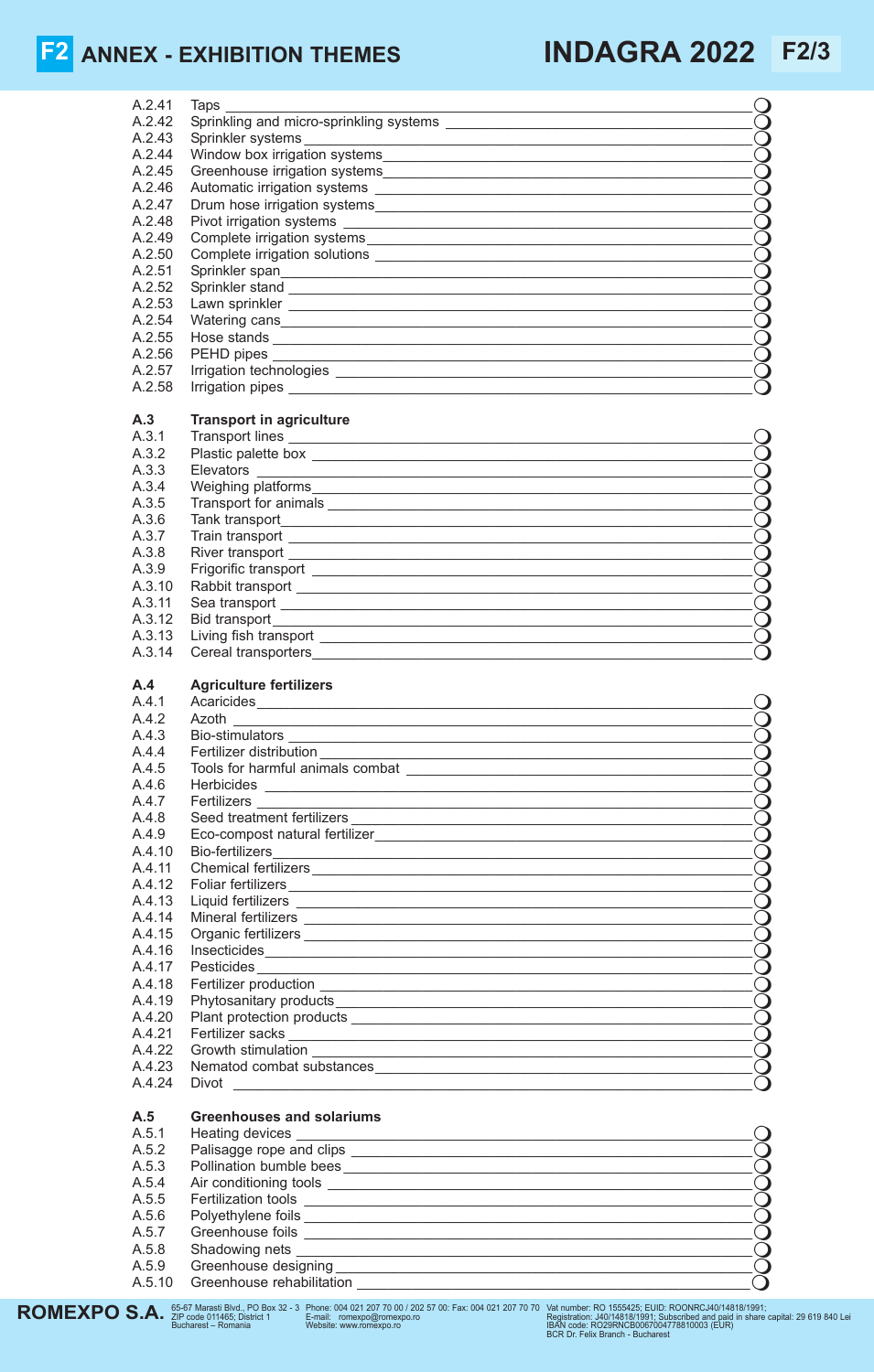$A.5.11$  Greenhouses  $\overline{\phantom{a}}$ A.5.12 Fully-automatic greenhouses  $\overline{\phantom{a}}$ A.5.12 Fully-automatic greenhouses<br>
A.5.13 Polycarbonate-covered greenhouses<br>
A.5.14 Polyethylene covered greenhouses<br>
A.5.15 Plastic greenhouses<br>
A.5.16 Glass greenhouses A.5.14 Polyethylene covered greenhouses <u>and a manual contract of the set of the set of the set of the set of the set of the set of the set of the set of the set of the set of the set of the set of the set of the set of th</u> A.5.15 Plastic greenhouses \_\_\_\_\_\_\_\_\_\_\_\_\_\_\_\_\_\_\_\_\_\_\_\_\_\_\_\_\_\_\_\_\_\_\_\_\_\_\_\_\_\_\_\_\_\_\_\_\_\_\_\_\_\_\_m A.5.16 Glass greenhouses \_\_\_\_\_\_\_\_\_\_\_\_\_\_\_\_\_\_\_\_\_\_\_\_\_\_\_\_\_\_\_\_\_\_\_\_\_\_\_\_\_\_\_\_\_\_\_\_\_\_\_\_\_\_\_m A.5.17 Tunnel greenhouses\_\_\_\_\_\_\_\_\_\_\_\_\_\_\_\_\_\_\_\_\_\_\_\_\_\_\_\_\_\_\_\_\_\_\_\_\_\_\_\_\_\_\_\_\_\_\_\_\_\_\_\_\_\_\_m A.5.18 Solariums \_\_\_\_\_\_\_\_\_\_\_\_\_\_\_\_\_\_\_\_\_\_\_\_\_\_\_\_\_\_\_\_\_\_\_\_\_\_\_\_\_\_\_\_\_\_\_\_\_\_\_\_\_\_\_\_\_\_\_\_\_\_\_m A.5.19 Seedling stands \_\_\_\_\_\_\_\_\_\_\_\_\_\_\_\_\_\_\_\_\_\_\_\_\_\_\_\_\_\_\_\_\_\_\_\_\_\_\_\_\_\_\_\_\_\_\_\_\_\_\_\_\_\_\_\_\_\_m Greenhouse technologies **Example 19 A.6 Seedling materials, seeds** A.6.2 Alveoles and flowerpots<br>
A.6.2 Hybrid improvement<br>
A.6.3 Law need mixtures<br>
A.6.6 Neber by reduces and<br>
A.6.6 Neber by the Security<br>
A.6.8 Rose cutting<br>
A.6.8 Rose cutting<br>
A.6.10 Grafting clipts<br>
A.6.10 Grafting cli A.6.2 Hybrid improvement \_\_\_\_\_\_\_\_\_\_\_\_\_\_\_\_\_\_\_\_\_\_\_\_\_\_\_\_\_\_\_\_\_\_\_\_\_\_\_\_\_\_\_\_\_\_\_\_\_\_\_\_\_\_\_m A.6.3 Lawn seed mixtures \_\_\_\_\_\_\_\_\_\_\_\_\_\_\_\_\_\_\_\_\_\_\_\_\_\_\_\_\_\_\_\_\_\_\_\_\_\_\_\_\_\_\_\_\_\_\_\_\_\_\_\_\_\_\_m A.6.4 Herb mixtures \_\_\_\_\_\_\_\_\_\_\_\_\_\_\_\_\_\_\_\_\_\_\_\_\_\_\_\_\_\_\_\_\_\_\_\_\_\_\_\_\_\_\_\_\_\_\_\_\_\_\_\_\_\_\_\_\_\_\_\_m A.6.5 Chive for seeding \_\_\_\_\_\_\_\_\_\_\_\_\_\_\_\_\_\_\_\_\_\_\_\_\_\_\_\_\_\_\_\_\_\_\_\_\_\_\_\_\_\_\_\_\_\_\_\_\_\_\_\_\_\_\_\_\_m A.6.6 Reception bases\_\_\_\_\_\_\_\_\_\_\_\_\_\_\_\_\_\_\_\_\_\_\_\_\_\_\_\_\_\_\_\_\_\_\_\_\_\_\_\_\_\_\_\_\_\_\_\_\_\_\_\_\_\_\_\_\_\_m A.6.7 Flower bulbs \_\_\_\_\_\_\_\_\_\_\_\_\_\_\_\_\_\_\_\_\_\_\_\_\_\_\_\_\_\_\_\_\_\_\_\_\_\_\_\_\_\_\_\_\_\_\_\_\_\_\_\_\_\_\_\_\_\_\_\_m A.6.8 Rose cutting \_\_\_\_\_\_\_\_\_\_\_\_\_\_\_\_\_\_\_\_\_\_\_\_\_\_\_\_\_\_\_\_\_\_\_\_\_\_\_\_\_\_\_\_\_\_\_\_\_\_\_\_\_\_\_\_\_\_\_\_\_m A.6.9 Seeding potatoes \_\_\_\_\_\_\_\_\_\_\_\_\_\_\_\_\_\_\_\_\_\_\_\_\_\_\_\_\_\_\_\_\_\_\_\_\_\_\_\_\_\_\_\_\_\_\_\_\_\_\_\_\_\_\_\_\_m A.6.10 Grafting clips \_\_\_\_\_\_\_\_\_\_\_\_\_\_\_\_\_\_\_\_\_\_\_\_\_\_\_\_\_\_\_\_\_\_\_\_\_\_\_\_\_\_\_\_\_\_\_\_\_\_\_\_\_\_\_\_\_\_\_\_m A.6.11 Nursery tags  $\overline{\phantom{a}}$ A.6.12 Gramineous plants  $\overline{\phantom{a}}$ A.6.13 Sun-flower hybrids \_\_\_\_\_\_\_\_\_\_\_\_\_\_\_\_\_\_\_\_\_\_\_\_\_\_\_\_\_\_\_\_\_\_\_\_\_\_\_\_\_\_\_\_\_\_\_\_\_\_\_\_\_\_\_\_m A.6.14 Corn hybrids \_\_\_\_\_\_\_\_\_\_\_\_\_\_\_\_\_\_\_\_\_\_\_\_\_\_\_\_\_\_\_\_\_\_\_\_\_\_\_\_\_\_\_\_\_\_\_\_\_\_\_\_\_\_\_\_\_\_\_\_\_m A.6.15 Seed importers  $\overline{Q}$  $A.6.16$  Dendrologic material  $\_\_$ A.6.17 Crop tables \_\_\_\_\_\_\_\_\_\_\_\_\_\_\_\_\_\_\_\_\_\_\_\_\_\_\_\_\_\_\_\_\_\_\_\_\_\_\_\_\_\_\_\_\_\_\_\_\_\_\_\_\_\_\_\_\_\_\_\_\_\_m  $A.6.18$  Mycelium  $\overline{\phantom{a}}$ A.6.19 Alveole palettes for seedling  $\overline{\mathcal{Q}}$ A.6.20 Nurseries A.6.21 Exterior plants A.6.22 Interior plants \_\_\_\_\_\_\_\_\_\_\_\_\_\_\_\_\_\_\_\_\_\_\_\_\_\_\_\_\_\_\_\_\_\_\_\_\_\_\_\_\_\_\_\_\_\_\_\_\_\_\_\_\_\_\_\_\_\_\_\_m A.6.23 Fructiferous trees A.6.24 Seed treatment products \_\_\_\_\_\_\_\_\_\_\_\_\_\_\_\_\_\_\_\_\_\_\_\_\_\_\_\_\_\_\_\_\_\_\_\_\_\_\_\_\_\_\_\_\_\_\_\_\_\_\_m A.6.25 Vegetable seedling \_\_\_\_\_\_\_\_\_\_\_\_\_\_\_\_\_\_\_\_\_\_\_\_\_\_\_\_\_\_\_\_\_\_\_\_\_\_\_\_\_\_\_\_\_\_\_\_\_\_\_\_\_\_\_\_m A.6.26 Flower seeds \_\_\_\_\_\_\_\_\_\_\_\_\_\_\_\_\_\_\_\_\_\_\_\_\_\_\_\_\_\_\_\_\_\_\_\_\_\_\_\_\_\_\_\_\_\_\_\_\_\_\_\_\_\_\_\_\_\_\_\_m A.6.27 Lawn seeds \_\_\_\_\_\_\_\_\_\_\_\_\_\_\_\_\_\_\_\_\_\_\_\_\_\_\_\_\_\_\_\_\_\_\_\_\_\_\_\_\_\_\_\_\_\_\_\_\_\_\_\_\_\_\_\_\_\_\_\_\_m A.6.28 Vegetable seeds\_\_\_\_\_\_\_\_\_\_\_\_\_\_\_\_\_\_\_\_\_\_\_\_\_\_\_\_\_\_\_\_\_\_\_\_\_\_\_\_\_\_\_\_\_\_\_\_\_\_\_\_\_\_\_\_\_\_m A.6.29 Lawn seeds A.6.30 Oleaginous seeds<br>A.6.31 Big crop seeds A.6.31 Big crop seeds \_\_\_\_\_\_\_\_\_\_\_\_\_\_\_\_\_\_\_\_\_\_\_\_\_\_\_\_\_\_\_\_\_\_\_\_\_\_\_\_\_\_\_\_\_\_\_\_\_\_\_\_\_\_\_\_\_\_\_m A.6.32 Annual plant seeds A.6.33 Fodder plants seeds **Example 2.5** and the set of the set of the set of the set of the set of the set of the set of the set of the set of the set of the set of the set of the set of the set of the set of the set of t A.6.34 Perennial plant seeds\_\_\_\_\_\_\_\_\_\_\_\_\_\_\_\_\_\_\_\_\_\_\_\_\_\_\_\_\_\_\_\_\_\_\_\_\_\_\_\_\_\_\_\_\_\_\_\_\_\_\_\_\_\_m A.6.35 Technical plant seeds\_\_\_\_\_\_\_\_\_\_\_\_\_\_\_\_\_\_\_\_\_\_\_\_\_\_\_\_\_\_\_\_\_\_\_\_\_\_\_\_\_\_\_\_\_\_\_\_\_\_\_\_\_\_m  $A.6.36$  Seed silos  $\overline{\mathcal{Q}}$  $A.6.37$  Horticulture sub-layer  $\_\_$ A.6.38 Peat and peat mixtures **Lateral A.6.38** Peat and peat mixtures A.6.39 Fruit seedlings \_\_\_\_\_\_\_\_\_\_\_\_\_\_\_\_\_\_\_\_\_\_\_\_\_\_\_\_\_\_\_\_\_\_\_\_\_\_\_\_\_\_\_\_\_\_\_\_\_\_\_\_\_\_\_\_\_\_\_m

### **B. ZOOTECHNICS**

| B.1           | <b>Animal keeping</b>                         |  |
|---------------|-----------------------------------------------|--|
| <b>B.1.1</b>  | Race improvement                              |  |
| B.1.2         | Biotechnologies applied in bovine improvement |  |
| <b>B.1.3</b>  | Light race reproduction centers               |  |
| <b>B.1.4</b>  | Sheep keeping                                 |  |
| <b>B.1.5</b>  | Buck keeping                                  |  |
| <b>B.1.6</b>  |                                               |  |
| <b>B.1.7</b>  | Horse keeping                                 |  |
| <b>B.1.8</b>  | Goat keeping                                  |  |
| <b>B.1.9</b>  | Chinchilla keeping                            |  |
| <b>B.1.10</b> | Rabbit keeping                                |  |
| B.1.11        | Lamb keeping                                  |  |
| B.1.12        | Ovine keeping                                 |  |
| <b>B.1.13</b> | Pig keeping                                   |  |
| B.1.14        | <b>Bull keeping</b>                           |  |
| B.1.15        | Heating facilities                            |  |
| B.1.16        | Animal keeping equipment                      |  |



Phone: 004 021 207 70 00 / 202 57 00: Fax: 004 021 207 70 70 E-mail: romexpo@romexpo.ro Website: www.romexpo.ro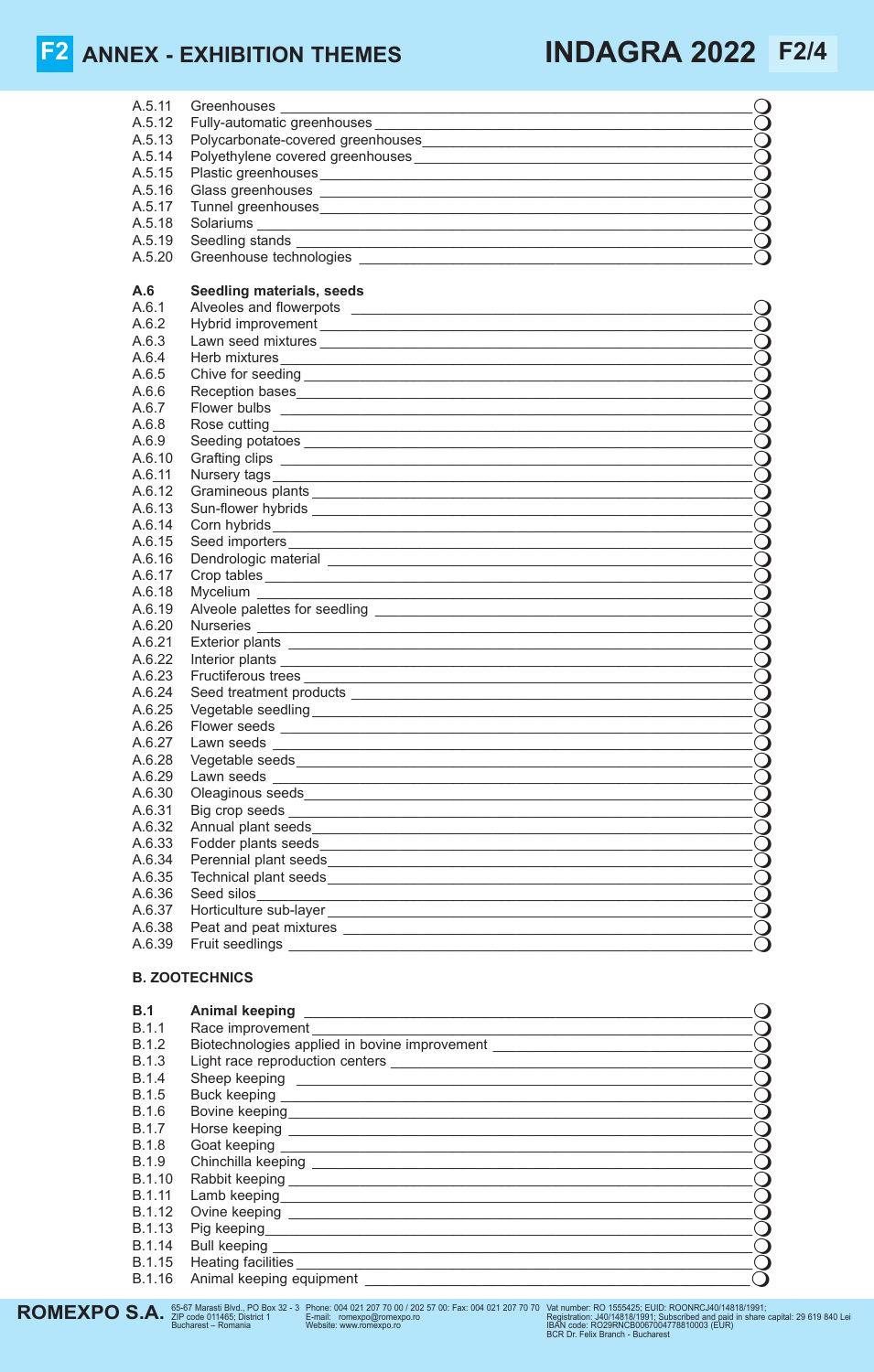| B.1.17           | Animal farms                                                                                                                                                                                                                           |            |
|------------------|----------------------------------------------------------------------------------------------------------------------------------------------------------------------------------------------------------------------------------------|------------|
| <b>B.1.18</b>    | Animal food                                                                                                                                                                                                                            |            |
|                  |                                                                                                                                                                                                                                        |            |
| B.1.19           |                                                                                                                                                                                                                                        |            |
| B.1.20           |                                                                                                                                                                                                                                        |            |
| <b>B.1.21</b>    | Pig nurseries <u>experience</u> and the contract of the contract of the contract of the contract of the contract of the contract of the contract of the contract of the contract of the contract of the contract of the contract of    | $\bigcirc$ |
| B.1.22           | Animal transport                                                                                                                                                                                                                       |            |
| <b>B.1.23</b>    |                                                                                                                                                                                                                                        | $\bigcirc$ |
| <b>B.1.24</b>    |                                                                                                                                                                                                                                        | $\bigcirc$ |
| <b>B.1.25</b>    |                                                                                                                                                                                                                                        |            |
| B.1.26           |                                                                                                                                                                                                                                        |            |
|                  |                                                                                                                                                                                                                                        |            |
| B.1.27           |                                                                                                                                                                                                                                        |            |
|                  |                                                                                                                                                                                                                                        |            |
| B.2              | <b>Bird keeping</b>                                                                                                                                                                                                                    |            |
| B.2.1            |                                                                                                                                                                                                                                        |            |
| B.2.2            |                                                                                                                                                                                                                                        |            |
| <b>B.2.3</b>     |                                                                                                                                                                                                                                        |            |
| B.2.4            | Hen keeping<br><u> Alexandria de la contrada de la contrada de la contrada de la contrada de la contrada de la contrada de la c</u>                                                                                                    |            |
| <b>B.2.5</b>     |                                                                                                                                                                                                                                        |            |
| B.2.6            |                                                                                                                                                                                                                                        |            |
| B.2.7            |                                                                                                                                                                                                                                        |            |
|                  |                                                                                                                                                                                                                                        | $\bigcirc$ |
| <b>B.2.8</b>     |                                                                                                                                                                                                                                        | $\bigcirc$ |
| <b>B.2.9</b>     |                                                                                                                                                                                                                                        | $\bigcap$  |
| B.2.10           | Ostrich keeping<br><u> and a second contract of the second contract of the second contract of the second contract of the second contract of the second contract of the second contract of the second contract of the second contra</u> |            |
| B.2.11           |                                                                                                                                                                                                                                        | $\bigcirc$ |
| B.2.12           |                                                                                                                                                                                                                                        | $\bigcirc$ |
| B.2.13           |                                                                                                                                                                                                                                        |            |
| B.2.14           |                                                                                                                                                                                                                                        | $\bigcirc$ |
|                  |                                                                                                                                                                                                                                        |            |
| <b>B.2.15</b>    |                                                                                                                                                                                                                                        | $\bigcap$  |
| B.2.16           |                                                                                                                                                                                                                                        |            |
| B.2.17           |                                                                                                                                                                                                                                        | $\bigcirc$ |
| B.2.18           |                                                                                                                                                                                                                                        |            |
| B.2.19           |                                                                                                                                                                                                                                        |            |
| <b>B.2.20</b>    |                                                                                                                                                                                                                                        |            |
| B.2.21           | Heavy races, meat                                                                                                                                                                                                                      |            |
| B.2.22           |                                                                                                                                                                                                                                        |            |
| B.2.23           |                                                                                                                                                                                                                                        |            |
|                  |                                                                                                                                                                                                                                        |            |
|                  |                                                                                                                                                                                                                                        |            |
| <b>B.2.24</b>    |                                                                                                                                                                                                                                        |            |
| B.2.25           |                                                                                                                                                                                                                                        |            |
|                  |                                                                                                                                                                                                                                        |            |
| <b>B.3</b>       | <b>Butchery</b>                                                                                                                                                                                                                        |            |
| <b>B.3.1</b>     |                                                                                                                                                                                                                                        |            |
| <b>B.3.2</b>     |                                                                                                                                                                                                                                        |            |
|                  |                                                                                                                                                                                                                                        |            |
| <b>B.3.3</b>     |                                                                                                                                                                                                                                        |            |
| <b>B.3.4</b>     |                                                                                                                                                                                                                                        |            |
| <b>B.3.5</b>     |                                                                                                                                                                                                                                        |            |
| <b>B.3.6</b>     |                                                                                                                                                                                                                                        |            |
| <b>B.3.7</b>     |                                                                                                                                                                                                                                        |            |
| <b>B.3.8</b>     |                                                                                                                                                                                                                                        |            |
| <b>B.3.9</b>     |                                                                                                                                                                                                                                        | $\bigcirc$ |
| B.3.10           |                                                                                                                                                                                                                                        | $\bigcirc$ |
| B.3.11           |                                                                                                                                                                                                                                        |            |
|                  |                                                                                                                                                                                                                                        |            |
| B.3.12           |                                                                                                                                                                                                                                        |            |
| B.3.13           |                                                                                                                                                                                                                                        | $\bigcirc$ |
| B.3.14           |                                                                                                                                                                                                                                        | $\bigcirc$ |
| B.3.15           |                                                                                                                                                                                                                                        |            |
| B.3.16           | Stainless steel professional knives                                                                                                                                                                                                    | $\bar{O}$  |
| B.3.17           |                                                                                                                                                                                                                                        | $\bigcirc$ |
| <b>B.3.18</b>    |                                                                                                                                                                                                                                        |            |
| B.3.19           |                                                                                                                                                                                                                                        |            |
| <b>B.3.20</b>    |                                                                                                                                                                                                                                        | $\bigcirc$ |
|                  |                                                                                                                                                                                                                                        |            |
| B.3.21           |                                                                                                                                                                                                                                        |            |
| B.3.22           |                                                                                                                                                                                                                                        | Ó          |
| <b>B.3.23</b>    |                                                                                                                                                                                                                                        | $\bigcirc$ |
| B.3.24           |                                                                                                                                                                                                                                        |            |
| <b>B.3.25</b>    |                                                                                                                                                                                                                                        |            |
| B.3.26           | Skull chunking guillotine <b>contained a manufacture of the container and container</b>                                                                                                                                                |            |
| B.3.27           |                                                                                                                                                                                                                                        |            |
| <b>B.3.28</b>    |                                                                                                                                                                                                                                        |            |
| B.3.29           |                                                                                                                                                                                                                                        |            |
|                  | Void-filling packaging lines _________________                                                                                                                                                                                         |            |
| B.3.30           |                                                                                                                                                                                                                                        |            |
| B.3.31<br>B.3.32 |                                                                                                                                                                                                                                        |            |



Phone: 004 021 207 70 00 / 202 57 00: Fax: 004 021 207 70 70 E-mail: romexpo@romexpo.ro Website: www.romexpo.ro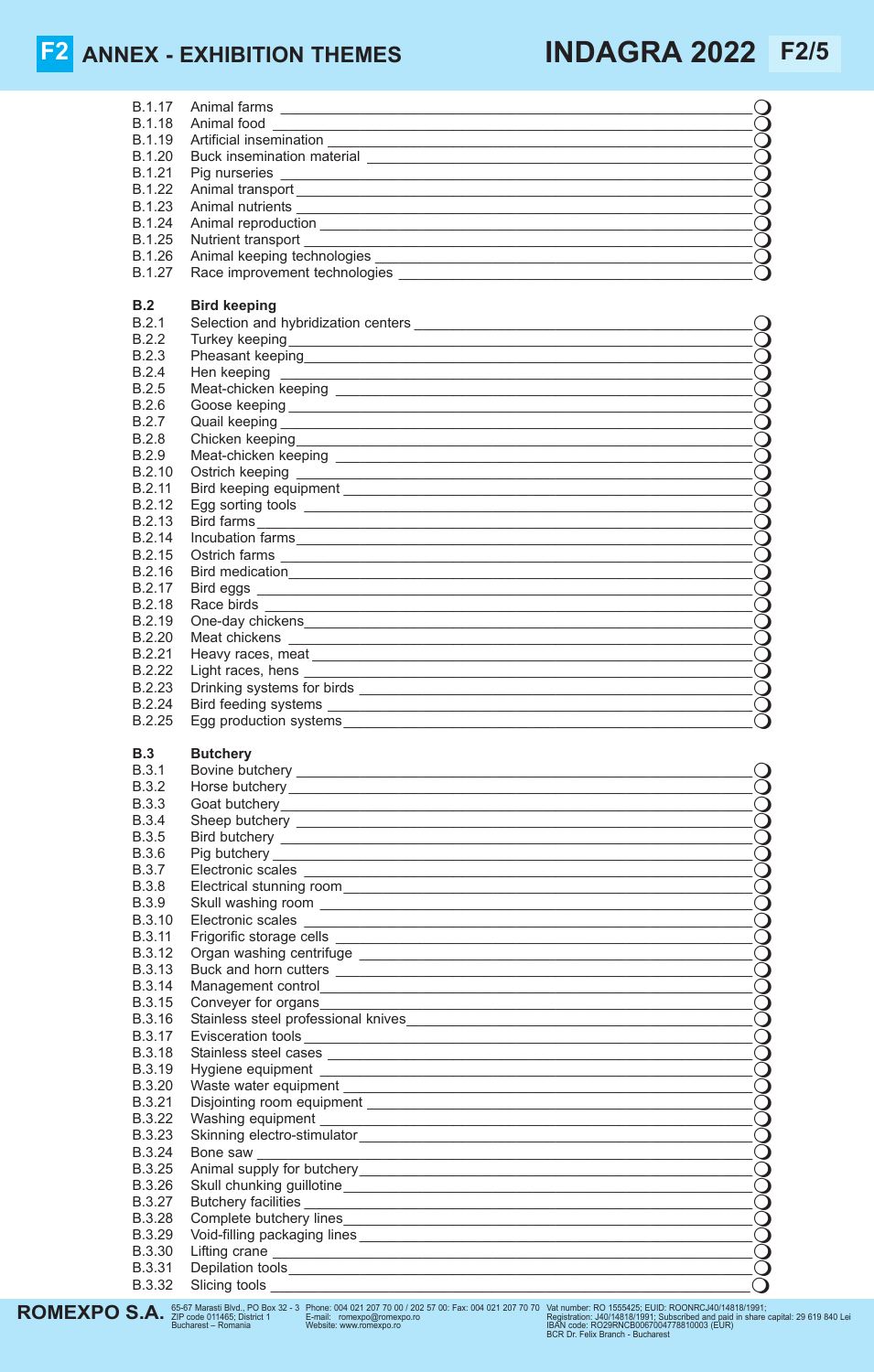| <b>B.3.33</b>           |                                                                                                                                                                                                                                      |                          |
|-------------------------|--------------------------------------------------------------------------------------------------------------------------------------------------------------------------------------------------------------------------------------|--------------------------|
| B.3.34                  |                                                                                                                                                                                                                                      |                          |
| <b>B.3.35</b>           |                                                                                                                                                                                                                                      |                          |
| B.3.36                  |                                                                                                                                                                                                                                      |                          |
| B.3.37                  |                                                                                                                                                                                                                                      |                          |
| <b>B.3.38</b><br>B.3.39 |                                                                                                                                                                                                                                      | $\bigcirc$               |
| B.3.40                  |                                                                                                                                                                                                                                      |                          |
| B.3.41                  |                                                                                                                                                                                                                                      |                          |
| B.3.42                  |                                                                                                                                                                                                                                      |                          |
| B.3.43                  |                                                                                                                                                                                                                                      |                          |
| B.3.44                  |                                                                                                                                                                                                                                      |                          |
| <b>B.3.45</b>           |                                                                                                                                                                                                                                      |                          |
| B.3.46<br>B.3.47        | Meat discharge dumpsters                                                                                                                                                                                                             |                          |
|                         | Pneumatic cannon for skin removal example and the state of the state of the state of the state of the state of                                                                                                                       |                          |
| B.4                     | Zootechnics tools and equipment                                                                                                                                                                                                      |                          |
| <b>B.4.1</b>            |                                                                                                                                                                                                                                      |                          |
| <b>B.4.2</b>            |                                                                                                                                                                                                                                      |                          |
| <b>B.4.3</b>            |                                                                                                                                                                                                                                      |                          |
| <b>B.4.4</b>            | Fodder mixers <b>contract to the contract of the contract of the contract of the contract of the contract of the contract of the contract of the contract of the contract of the contract of the contract of the contract of the</b> |                          |
| <b>B.4.5</b>            | Milk analyzers<br><u> 1980 - Andrea Santa Alemania, amerikana amerikana amerikana amerikana amerikana amerikana amerikana amerikan</u>                                                                                               |                          |
| B.4.6<br><b>B.4.7</b>   |                                                                                                                                                                                                                                      | О                        |
| <b>B.4.8</b>            |                                                                                                                                                                                                                                      |                          |
| <b>B.4.9</b>            |                                                                                                                                                                                                                                      |                          |
| <b>B.4.10</b>           |                                                                                                                                                                                                                                      |                          |
| <b>B.4.11</b>           |                                                                                                                                                                                                                                      |                          |
| B.4.12                  |                                                                                                                                                                                                                                      |                          |
| <b>B.4.13</b>           |                                                                                                                                                                                                                                      |                          |
| <b>B.4.14</b>           | Incubators                                                                                                                                                                                                                           |                          |
| <b>B.4.15</b>           |                                                                                                                                                                                                                                      |                          |
| B.4.16<br>B.4.17        | Carcass containers <b>Carcass</b>                                                                                                                                                                                                    |                          |
| <b>B.4.18</b>           | Milk counters ___________________<br>Rubber mats                                                                                                                                                                                     |                          |
| B.4.19                  | <u> 1980 - Jan Sterling, mars and de la population de la population de la population de la population de la popula</u>                                                                                                               |                          |
| <b>B.4.20</b>           | Hen cages <u>experience</u> and the case of the case of the case of the case of the case of the case of the case of the case of the case of the case of the case of the case of the case of the case of the case of the case of the  |                          |
| B.4.21                  |                                                                                                                                                                                                                                      |                          |
| B.4.22                  |                                                                                                                                                                                                                                      |                          |
| B.4.23                  |                                                                                                                                                                                                                                      | $\overline{\phantom{a}}$ |
| <b>B.4.24</b>           |                                                                                                                                                                                                                                      |                          |
| <b>B.4.25</b><br>B.4.26 |                                                                                                                                                                                                                                      |                          |
| B.4.27                  |                                                                                                                                                                                                                                      |                          |
| <b>B.4.28</b>           |                                                                                                                                                                                                                                      | $\bigcirc$               |
| B.4.29                  |                                                                                                                                                                                                                                      | $(\ )$                   |
| <b>B.4.30</b>           |                                                                                                                                                                                                                                      |                          |
| B.4.31                  |                                                                                                                                                                                                                                      |                          |
| B.4.32                  |                                                                                                                                                                                                                                      |                          |
| B.4.33                  |                                                                                                                                                                                                                                      |                          |
| <b>B.4.34</b><br>B.4.35 |                                                                                                                                                                                                                                      | $\bigcirc$               |
| B.4.36                  |                                                                                                                                                                                                                                      |                          |
| B.4.37                  | Incubators experience and the set of the set of the set of the set of the set of the set of the set of the set of the set of the set of the set of the set of the set of the set of the set of the set of the set of the set o       | $\left(\ \right)$        |
| <b>B.4.38</b>           |                                                                                                                                                                                                                                      |                          |
| <b>B.4.39</b>           |                                                                                                                                                                                                                                      | $\bigcirc$               |
| <b>B.4.40</b>           |                                                                                                                                                                                                                                      |                          |
| B.4.41                  |                                                                                                                                                                                                                                      |                          |
| B.4.42<br>B.4.43        | Feeding facilities <b>contained to the contract of the contract of the contract of the contract of the contract of the contract of the contract of the contract of the contract of the contract of the contract of the contract </b> |                          |
| <b>B.4.44</b>           |                                                                                                                                                                                                                                      |                          |
| <b>B.4.45</b>           |                                                                                                                                                                                                                                      | $\bigcirc$               |
| B.4.46                  |                                                                                                                                                                                                                                      |                          |
| <b>B.4.47</b>           |                                                                                                                                                                                                                                      |                          |
| <b>B.4.48</b>           |                                                                                                                                                                                                                                      |                          |
| B.4.49                  |                                                                                                                                                                                                                                      |                          |
| <b>B.4.50</b>           |                                                                                                                                                                                                                                      |                          |
| B.4.51                  |                                                                                                                                                                                                                                      |                          |
| B.4.52<br>B.4.53        | Metal silos                                                                                                                                                                                                                          |                          |
| B.4.54                  | Fodder systems <b>contract to the contract of the contract of the contract of the contract of the contract of the contract of the contract of the contract of the contract of the contract of the contract of the contract of th</b> |                          |
|                         |                                                                                                                                                                                                                                      |                          |



Phone: 004 021 207 70 00 / 202 57 00: Fax: 004 021 207 70 70 E-mail: romexpo@romexpo.ro Website: www.romexpo.ro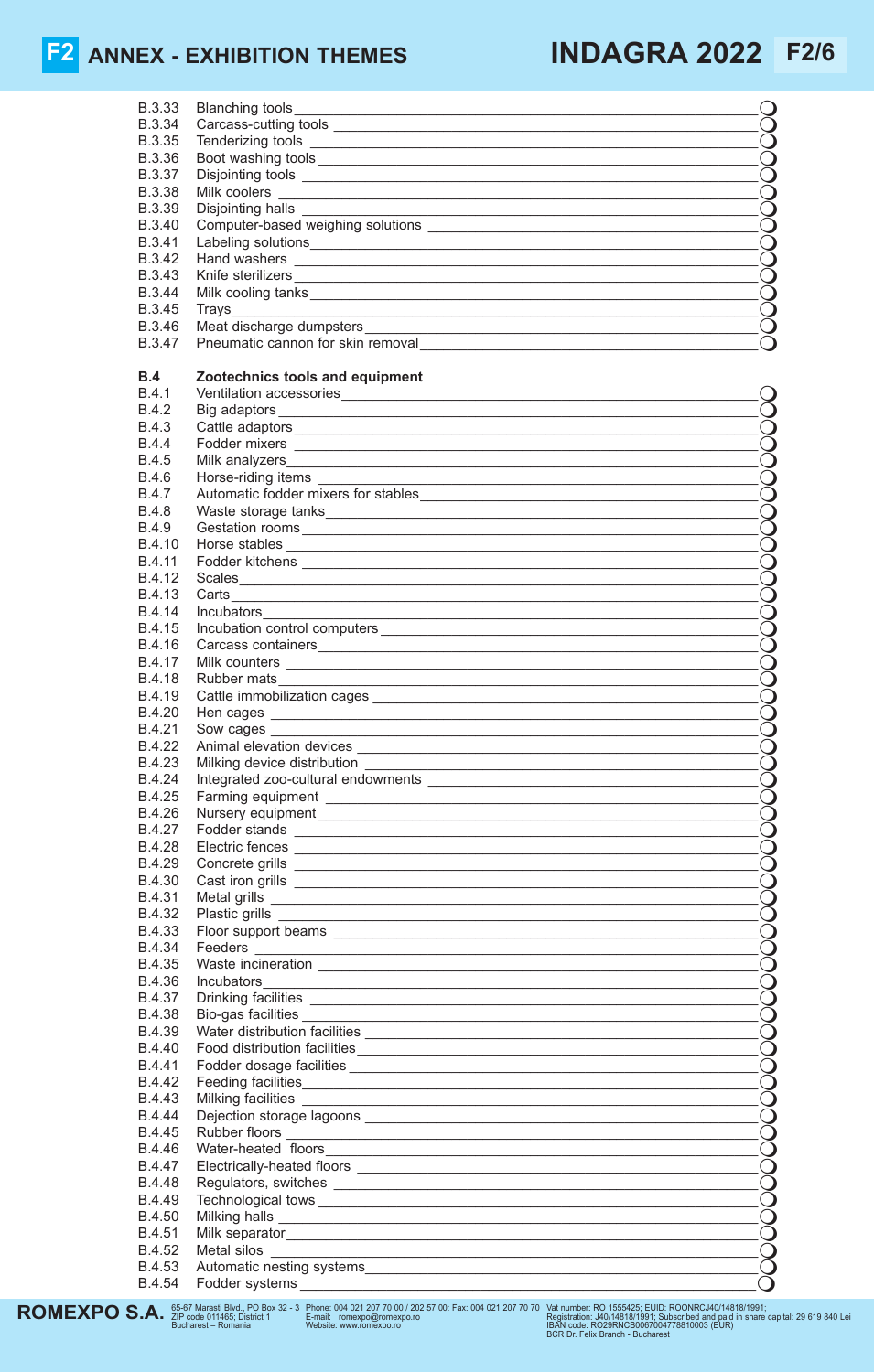| B.4.55              | <b>Enclosing systems</b>                                                                                                                                                                                                             |                          |
|---------------------|--------------------------------------------------------------------------------------------------------------------------------------------------------------------------------------------------------------------------------------|--------------------------|
| B.4.56              |                                                                                                                                                                                                                                      |                          |
| B.4.57              |                                                                                                                                                                                                                                      |                          |
| B.4.58              |                                                                                                                                                                                                                                      |                          |
| B.4.59              |                                                                                                                                                                                                                                      |                          |
| B.4.60              |                                                                                                                                                                                                                                      | $\bigcirc$               |
| B.4.61              |                                                                                                                                                                                                                                      | $\bigcirc$               |
| B.4.62              |                                                                                                                                                                                                                                      |                          |
| B.4.63              |                                                                                                                                                                                                                                      |                          |
| B.4.64              | Stable tools <b>with a contract of the contract of the contract of the contract of the contract of the contract of the contract of the contract of the contract of the contract of the contract of the contract of the contract </b> |                          |
| B.4.65              |                                                                                                                                                                                                                                      |                          |
| B.4.66              |                                                                                                                                                                                                                                      |                          |
| B.5                 | <b>Mixed fodders</b>                                                                                                                                                                                                                 |                          |
| B.5.1               |                                                                                                                                                                                                                                      |                          |
| B.5.2               | Brewery mash                                                                                                                                                                                                                         |                          |
| <b>B.5.3</b>        |                                                                                                                                                                                                                                      |                          |
| <b>B.5.4</b>        |                                                                                                                                                                                                                                      |                          |
| B.5.5               |                                                                                                                                                                                                                                      |                          |
| B.5.6               |                                                                                                                                                                                                                                      |                          |
| <b>B.5.7</b>        |                                                                                                                                                                                                                                      |                          |
| <b>B.5.8</b>        |                                                                                                                                                                                                                                      | $\bigcirc$               |
| B.5.9               |                                                                                                                                                                                                                                      |                          |
| B.5.10<br>B.5.11    |                                                                                                                                                                                                                                      |                          |
| B.5.12              |                                                                                                                                                                                                                                      | $\bigcirc$               |
| B.5.13              |                                                                                                                                                                                                                                      |                          |
| B.5.14              |                                                                                                                                                                                                                                      |                          |
| B.5.15              |                                                                                                                                                                                                                                      |                          |
| B.5.16              |                                                                                                                                                                                                                                      | $\bigcirc$               |
| B.5.17              |                                                                                                                                                                                                                                      |                          |
| B.5.18              |                                                                                                                                                                                                                                      |                          |
| B.5.19              |                                                                                                                                                                                                                                      |                          |
| B.5.20              |                                                                                                                                                                                                                                      |                          |
| B.5.21              |                                                                                                                                                                                                                                      | $\bigcup$                |
| B.5.22              |                                                                                                                                                                                                                                      | $\bigcirc$               |
| B.5.23              |                                                                                                                                                                                                                                      | $\bigcap$                |
| B.5.24              |                                                                                                                                                                                                                                      | $\bigcirc$               |
| B.5.25              |                                                                                                                                                                                                                                      |                          |
| B.5.26              |                                                                                                                                                                                                                                      |                          |
| <b>B.6</b>          | <b>Veterinary products</b>                                                                                                                                                                                                           |                          |
| B.6.1               | Laboratory analysis                                                                                                                                                                                                                  |                          |
| B.6.2               |                                                                                                                                                                                                                                      |                          |
| B.6.3               |                                                                                                                                                                                                                                      |                          |
| B.6.4               |                                                                                                                                                                                                                                      | $\bigcirc$               |
| B.6.5               |                                                                                                                                                                                                                                      | $\bigcirc$               |
| B.6.6               |                                                                                                                                                                                                                                      | $\bigcirc$               |
| B.6.7               |                                                                                                                                                                                                                                      | $\bigcirc$               |
| B.6.8               |                                                                                                                                                                                                                                      | $\bigcirc$               |
| B.6.9               |                                                                                                                                                                                                                                      | $\bigcirc$               |
| B.6.10<br>B.6.11    |                                                                                                                                                                                                                                      | $\bigcirc$               |
| B.6.12              |                                                                                                                                                                                                                                      | $\bigcirc$               |
| B.6.13              |                                                                                                                                                                                                                                      | $\bigcirc$<br>$\bigcirc$ |
| B.6.14              |                                                                                                                                                                                                                                      |                          |
| B.6.15              |                                                                                                                                                                                                                                      |                          |
|                     |                                                                                                                                                                                                                                      |                          |
| <b>B.7</b><br>B.7.1 | Pest control, deratization                                                                                                                                                                                                           |                          |
|                     |                                                                                                                                                                                                                                      |                          |
| B.7.2<br>B.7.3      |                                                                                                                                                                                                                                      |                          |
| <b>B.7.4</b>        |                                                                                                                                                                                                                                      |                          |
| B.7.5               |                                                                                                                                                                                                                                      | $\bigcirc$               |
| B.7.6               | Rodenticide concentrates                                                                                                                                                                                                             |                          |
| B.7.7               | Insecticides                                                                                                                                                                                                                         |                          |
| B.7.8               | Washing and sweeping devices <b>Example 20</b> No 2014 19:30                                                                                                                                                                         |                          |
| B.7.9               | Rodenticides                                                                                                                                                                                                                         |                          |
|                     |                                                                                                                                                                                                                                      |                          |

B.7.10 Mycotoxin treatment with food\_\_\_\_\_\_\_\_\_\_\_\_\_\_\_\_\_\_\_\_\_\_\_\_\_\_\_\_\_\_\_\_\_\_\_\_\_\_\_\_\_\_\_\_\_\_\_m



Phone: 004 021 207 70 00 / 202 57 00: Fax: 004 021 207 70 70 E-mail: romexpo@romexpo.ro Website: www.romexpo.ro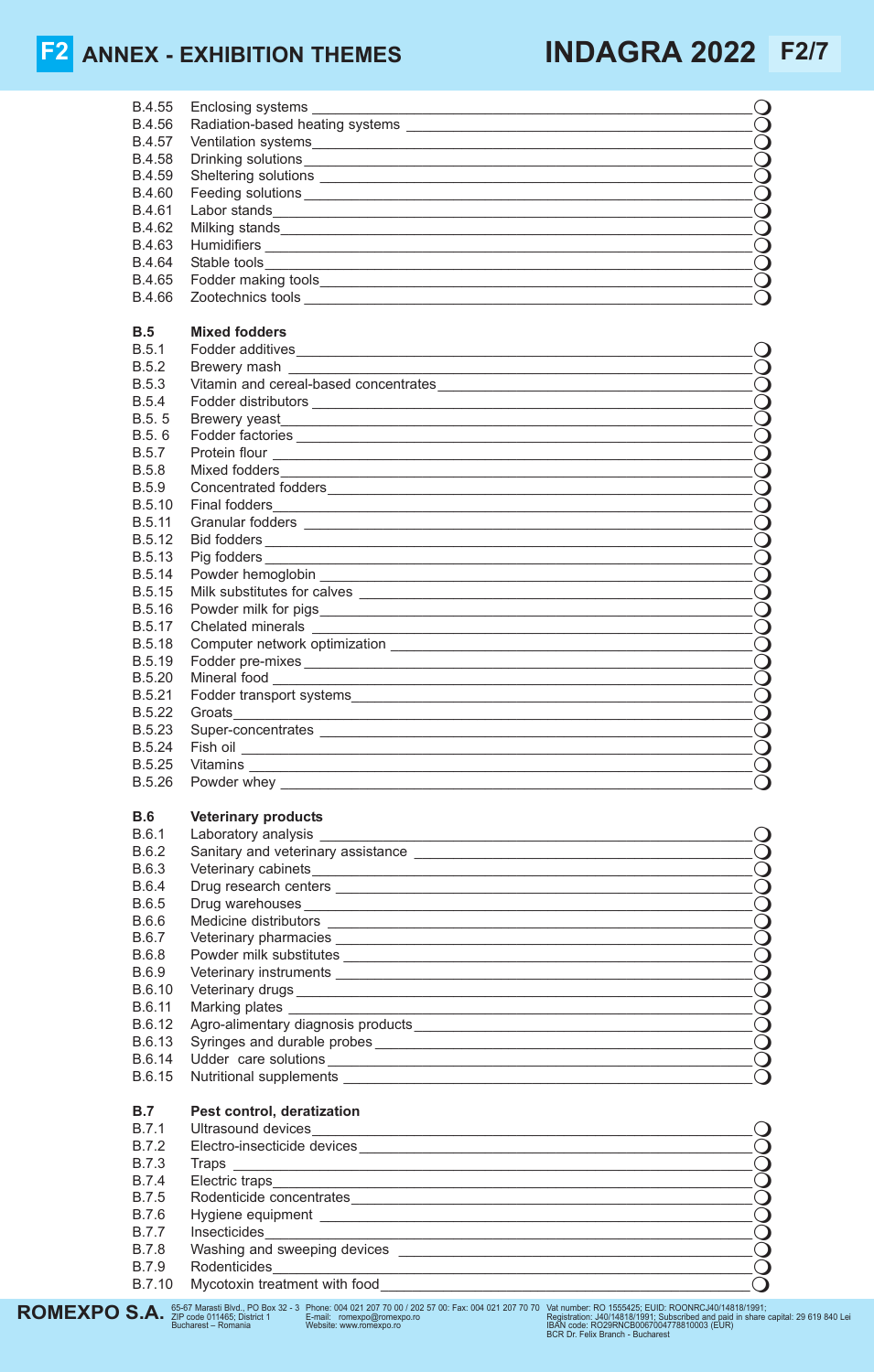**C. GRAPE GROWING**

| C.1  | Zinc metal anchors |  |
|------|--------------------|--|
| C.2  |                    |  |
| C.3  |                    |  |
| C.4  |                    |  |
| C.5  |                    |  |
| C.6  |                    |  |
| C.7  |                    |  |
| C.8  |                    |  |
| C.9  |                    |  |
| C.10 |                    |  |
| C.11 |                    |  |
| C.12 |                    |  |
| C.13 |                    |  |
| C.14 |                    |  |
| C.15 |                    |  |
| C.16 |                    |  |
| C.17 |                    |  |
| C.18 |                    |  |
| C.19 |                    |  |
| C.20 |                    |  |
| C.21 |                    |  |
| C.22 |                    |  |
| C.23 |                    |  |
|      |                    |  |

### **D. PROTECTION AND LABOR EQUIPMENT**

| D <sub>1</sub> |                                                                                                                |  |
|----------------|----------------------------------------------------------------------------------------------------------------|--|
| D.2            | Shoe protection entertainment of the state of the state of the state of the state of the state of the state of |  |
| D.3            |                                                                                                                |  |
| D.4            |                                                                                                                |  |
| D.5            |                                                                                                                |  |
| D.6            |                                                                                                                |  |
| D.7            |                                                                                                                |  |
| D.8            |                                                                                                                |  |
| D.9            |                                                                                                                |  |
| D.10           |                                                                                                                |  |
| D.11           |                                                                                                                |  |
| D.12           |                                                                                                                |  |
| D.13           |                                                                                                                |  |
| D.14           | Latex gloves                                                                                                   |  |
| D.15           |                                                                                                                |  |
| D.16           | Nitrile gloves                                                                                                 |  |
| D.17           |                                                                                                                |  |
| D.18           |                                                                                                                |  |
| D.19           |                                                                                                                |  |
| D.20           |                                                                                                                |  |
| D.21           |                                                                                                                |  |
| D.22           |                                                                                                                |  |
| D.23           |                                                                                                                |  |
| D.24           |                                                                                                                |  |
| D.25           |                                                                                                                |  |
| D.26           | Quilted vests ____________________                                                                             |  |

### **E. LABORATORIES AND DEVICES**

| E.1  | Mechanic agitators                |  |
|------|-----------------------------------|--|
| E.2  | Physical and chemical analyses    |  |
| E.3  | Microbiological analyses          |  |
| E.4  | Quality control devices           |  |
| E.5  | Laboratory consumables            |  |
| E.6  | Microscope consumables            |  |
| E.7  | Veterinary detergents             |  |
| E.8  | <b>Disinfectants</b>              |  |
| E.9  | Laboratory equipment _            |  |
| E.10 | Soil analysis equipment           |  |
| E.11 | Embryos                           |  |
| E.12 | Aerosol generators                |  |
| E.13 | Cryogenic pre-freezing facilities |  |
| E.14 | Veterinary tools                  |  |
| E.15 | <b>Test laboratories</b>          |  |
| E.16 | Frozen seminal material           |  |
| E.17 | Seminal material                  |  |